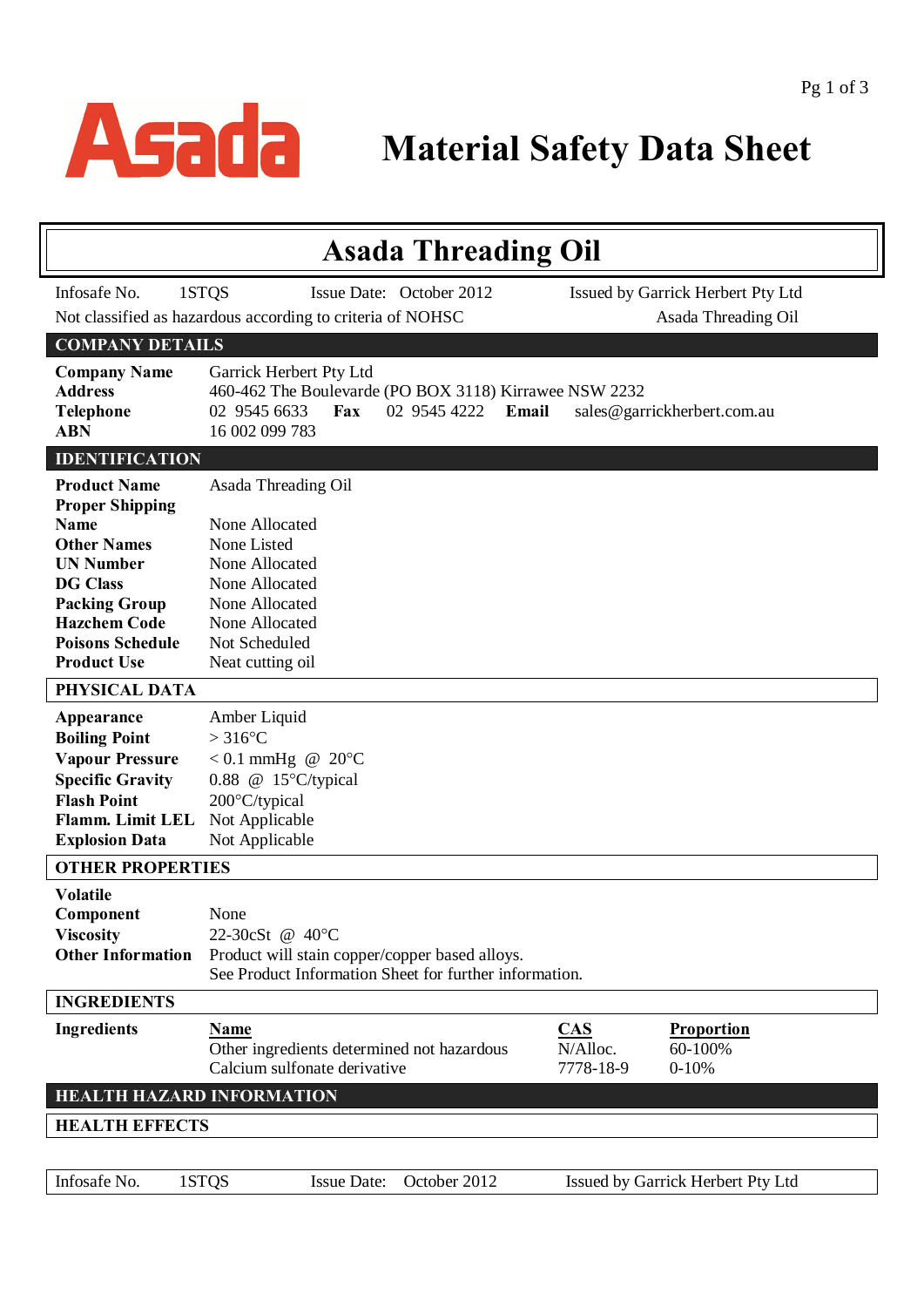| Not classified as hazardous according to criteria of NOHSC                                                        |                                                                                                                                                                                                                                                                                                                                                                                                                                                                                               | Asada Threading Oil |
|-------------------------------------------------------------------------------------------------------------------|-----------------------------------------------------------------------------------------------------------------------------------------------------------------------------------------------------------------------------------------------------------------------------------------------------------------------------------------------------------------------------------------------------------------------------------------------------------------------------------------------|---------------------|
| <b>Acute - Swallowed</b><br><b>Acute - Eye</b><br><b>Acute - Skin</b><br><b>Acute - Inhaled</b><br><b>Chronic</b> | May be harmful if swallowed. Ingestion can result and diarrhoea.<br>May cause slight eye irritation.<br>Contact with skin may result in irritation if exposure is prolonged.<br>Not normally a hazard due to the non-volatile nature of the product.<br>Inhalation of oil mist may cause irritation to the upper respiratory system.<br>Inhalation hazard is increased at higher temperatures.<br>Repeated or prolonged skin contact can result in irritation and in severe cases dermatitis. |                     |
| <b>FIRST AID</b>                                                                                                  |                                                                                                                                                                                                                                                                                                                                                                                                                                                                                               |                     |
| <b>Swallowed</b>                                                                                                  | DO NOT induce vomiting because of risk of aspiration.<br>Rinse mouth thoroughly with water immediately. Give water to drink and seek immediate<br>medical assistance. Should vomiting occur, hold patient with head below the hips to prevent<br>pulmonary aspiration.                                                                                                                                                                                                                        |                     |
| Eye                                                                                                               | Immediately irrigate with copious quantities of water for at least 15 minutes.<br>Eyelids to be held open. In all cases of eye contamination it is a sensible precaution to seek<br>medical assistance. Transport to hospital or medical centre.                                                                                                                                                                                                                                              |                     |
| <b>Skin</b><br><b>Inhaled</b>                                                                                     | Wash with plenty of soap and water. Seek medical advice if effects persist.<br>Remove victim from exposure 6 avoid becoming a casualty. Allow patient to assume most<br>comfortable position and keep warm. Keep at rest until fully recovered. For all but most minor<br>symptoms arrange for patient to be seen by a doctor as soon as possible 6 either on site or at the<br>nearest hospital.                                                                                             |                     |
| <b>First Aid Facilities</b>                                                                                       | Normal washroom facilities.                                                                                                                                                                                                                                                                                                                                                                                                                                                                   |                     |

## **ADVICE TO DOCTOR** Advice Treat symptomatically **OTHER HEALTH HAZARD INFORMATION PRECAUTIONS FOR USE Exposure Limits** NOHSC Exposure Standard: Oil mists 6 time weighted average (TWA) 5mg/m3 and a short term exposure limit (STEL) 10mg/m3 is recommended. No value assigned for this specific material by the National Occupational Health and Safety Commission (WSA). Maintain exposure to a minimum. **Eng. Controls** Maintain concentration below recommended exposure limit. If risk of overexposure exists, wear SAA approved respirator. **Other Information** Observe standard safety precautions and good work practices. Do not continue to use contaminated clothing. **PERSONAL PROTECTION** Protective Equip. Overalls, safety glasses and impervious gloves, eg. PVC. Avoid skin and eye contact, and inhalation of mists/aerosols. Wash contaminated clothing and protective equipment before storing/re-using. Avoid carrying contaminated rags in pockets or wearing of soaked clothing. If risk of inhalation of spray mist exists, wear combined organic vapour/ particulate respirator meeting the requirements of AS1715 and AS1716. If using a respirator ensure that the cartridges are correct for the potential air contamination and are in good working order. **FLAMMABILITY Fire Hazards** Will burn if involved in a fire.

Infosafe No. 1STQS Issue Date: October 2012 Issued by Garrick Herbert Pty Ltd